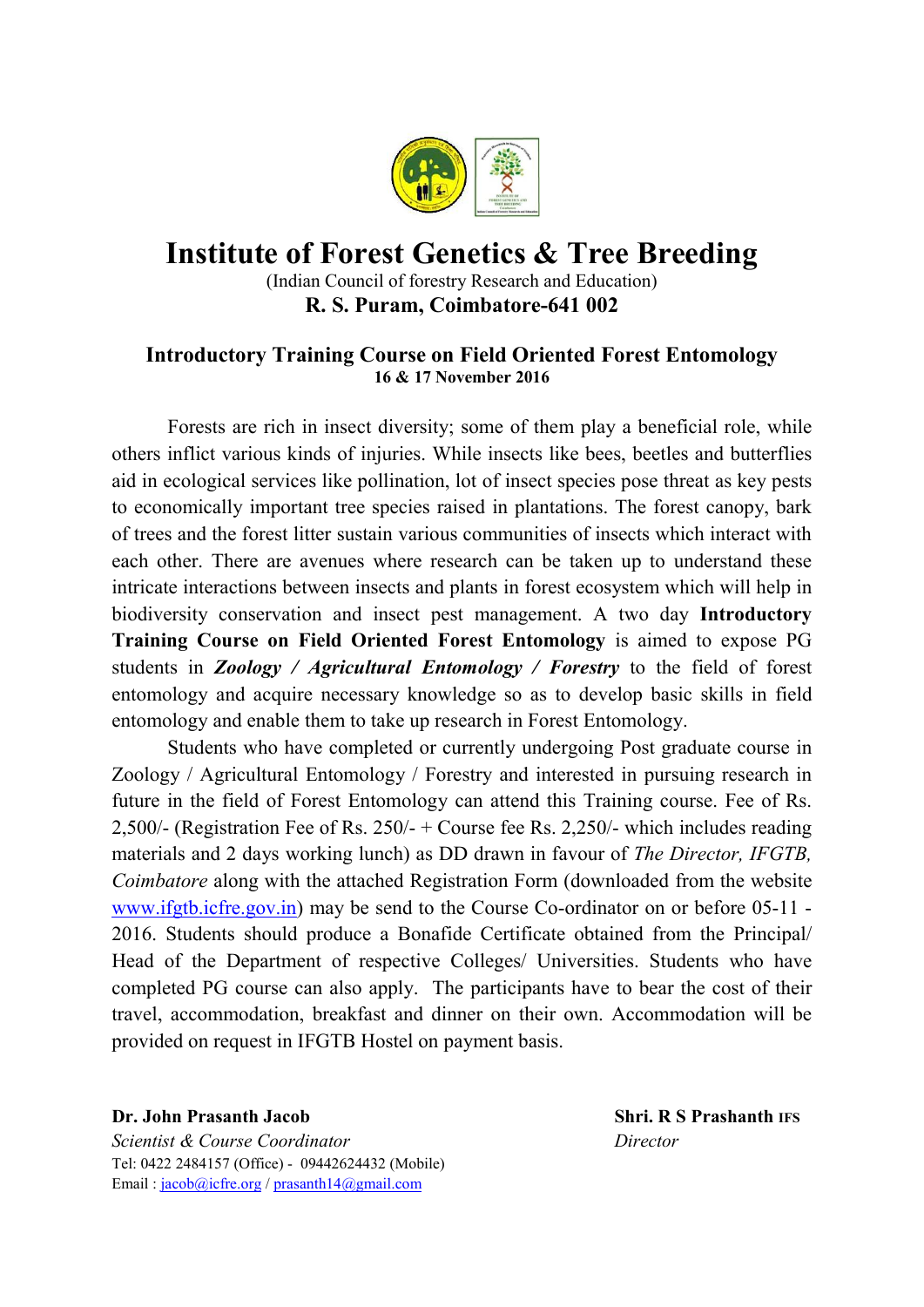#### PROGRAMME

# Introductory Training Course on Field Oriented Forest Entomology

| <b>Event</b>                                                               | venue. Conierence man, ir GTD.<br><b>Resource Person</b> | <b>Time</b>   |  |
|----------------------------------------------------------------------------|----------------------------------------------------------|---------------|--|
|                                                                            | DAY 1                                                    |               |  |
|                                                                            |                                                          |               |  |
| <b>REGISTRATION</b>                                                        |                                                          | $0900 - 0930$ |  |
| <b>WELCOME</b>                                                             | Dr. J. P. Jacob                                          | 0930 - 0935   |  |
| <b>INAUGURAL ADDRESS</b>                                                   | Shri R S Prashanth, Director,<br><b>IFGTB</b>            | 0935 - 0945   |  |
| <b>SPECIAL LECTURE- FOREST</b>                                             | Dr. A. Balu,                                             | 0945-1030     |  |
| ENTOMOLOGY - PAST, PRESENT                                                 | Head, Forest Protection                                  |               |  |
| & FUTURE                                                                   | Division                                                 |               |  |
| <b>TEA BREAK</b>                                                           |                                                          | $1030 - 1035$ |  |
| <b>LECTURES</b>                                                            |                                                          |               |  |
| Insect Diversity and Assessment of<br>Insect Damage in Forest Tree Species | Dr. J. P. Jacob                                          | $1035 - 1115$ |  |
| Insects & Ecosystems                                                       | Dr. K. R. Sasidharan                                     | 1115-1200     |  |
| <b>Insect-Plant Interactions</b>                                           | Dr. J. P. Jacob                                          | 1200-1300     |  |
| <b>LUNCH</b>                                                               |                                                          | $1300 - 1345$ |  |
| <b>LAB / FIELD DEMONSTARION</b>                                            |                                                          |               |  |
| Field Collection of insects, rearing,                                      | Shri. Senthil. K &                                       | $1400 - 1600$ |  |
| Processing, Preservation of Insects and                                    | Dr. J. P. Jacob                                          |               |  |
| Documentation for Identification                                           |                                                          |               |  |
| <b>TEA BREAK</b>                                                           |                                                          | 1600-1645     |  |
| <b>Insect Pest Management</b>                                              | Dr. A. Balu                                              | $1645 - 1730$ |  |
| DAY 2                                                                      |                                                          |               |  |
| <b>LAB / FIELD DEMONSTARION</b>                                            |                                                          |               |  |
| Statistical layout of experiments in<br>field                              | Dr. J. P. Jacob                                          | 0900-1000     |  |
| Biochemicals associated with insect                                        | Dr. Rekha Warrier                                        | 1000-1300     |  |
| studies and statistical analysis                                           |                                                          |               |  |
| <b>LUNCH</b>                                                               |                                                          | $1300 - 1345$ |  |
| <b>Lab Assignments</b>                                                     |                                                          |               |  |
| Maintenance of entomopathogens in<br>lab                                   | Dr. A. Balu, Shri. Senthil. K<br>and Ms. S Sudha         | $1345 - 1500$ |  |
| <b>TEA BREAK</b>                                                           |                                                          | 1500-1515     |  |
| <b>FEED BACK FROM</b>                                                      | Dr. A. Balu,                                             | $1515 - 1630$ |  |
| <b>PARTICIPANTS &amp; INTERACTIVE</b>                                      | Dr. J. P. Jacob                                          |               |  |
| <b>SESSION</b>                                                             |                                                          |               |  |
| <b>CLOSING SESSION &amp;</b>                                               | Shri R S Prashanth, Director                             | 1630-1715     |  |
| <b>CERTIFICATE DISTRIBUTION</b>                                            |                                                          |               |  |

### 16 & 17 November 2016 Venue: Conference Hall, IFGTB.